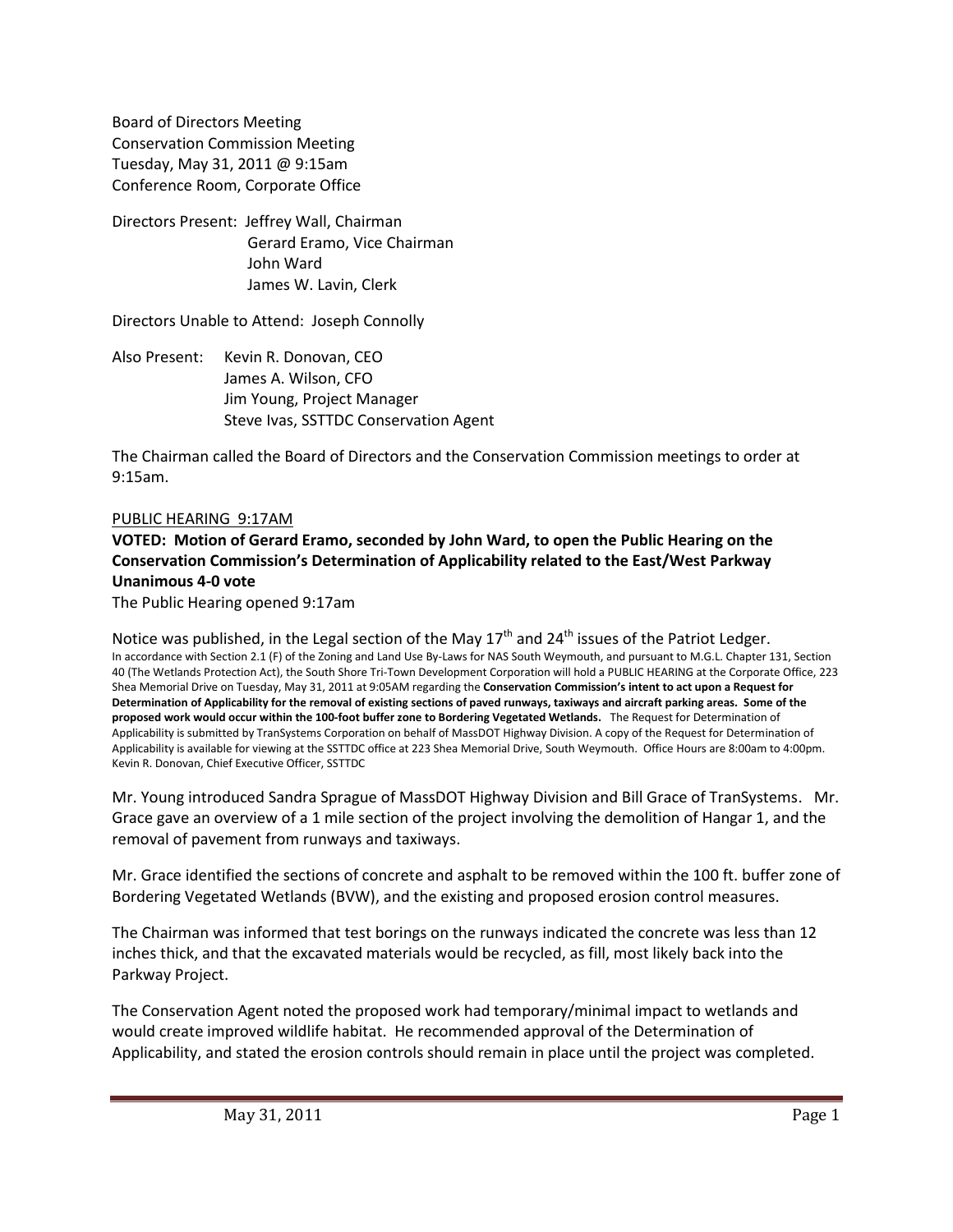Public Comment:

Ann Hilbert, Weymouth, stated MassDOT was hard to understand and not forthcoming at a recent public hearing; and that the project should be stopped.

# There were no other comments from the public. **VOTED: Motion of John Ward, seconded by James Lavin, to close the public hearing Unanimous 4-0 vote** The Hearing ended 9:28am

Board Measure 11-029 : RDA - E/W Parkway – MASSDOT Site Prep

**VOTED: Motion John Ward, seconded by James Lavin, to approve the Request for Determination of Applicability dated May 2011 submitted by TranSystems Corporation on behalf of Mass DOT - Highway Division for initial site preparation activities associated with construction of the East/West Parkway between Stations 56+50 and 109+00. Any conditions of the approval shall be as noted in the Determination of Applicability prepared by the Corporation's Conservation Agent. Unanimous 4-0 vote**

# PUBLIC HEARING 9:37AM

# **VOTED: Motion of Gerard Eramo, seconded by John Ward to open the public hearing on the Conservation Commission's intent to act upon a Notice of Intent related to the East/West Parkway Unanimous 4-0 vote**

The Public Hearing opened 9:37am

Notice was published, in the Legal section of the May 17<sup>th</sup> and 24<sup>th</sup> issues of the Patriot Ledger. In accordance with Section 2.1 (F) of the Zoning and Land Use By-Laws for NAS South Weymouth, and pursuant to M.G.L. Chapter 131, Section 40 (The Wetlands Protection Act), the South Shore Tri-Town Development Corporation will hold a PUBLIC HEARING at the Corporate Office, 223 Shea Memorial Drive on Tuesday, May 31, 2011 at 9:00AM, regarding the **Conservation Commission's intent to act upon a Notice of Intent for work associated with construction of the East/West Parkway between Station 56+50 and Station 109+00. Proposed work would occur within the following resource areas: Riverfront Area, Bordering Vegetated Wetlands and Buffer Zones.** The Notice of Intent is submitted by TranSystems Corporation on behalf of MassDOT Highway Division. A copy of the Notice of Intent is available for viewing at the SSTTDC office at 223 Shea Memorial Drive, South Weymouth. Office Hours are 8:00am to 4:00pm. Kevin R. Donovan, Chief Executive Officer, SSTTDC

Mr. Grace presented an overview of the Notice of Intent for demolition activities including Hangar 1 and former runways/taxiways; and for construction activities including shared use paths, a mile-long parkway segment, a 3,000 ft. long water quality swale, a wildlife crossing structure, a turtle trench, wildlife barrier fencing, stormwater detention basins and daylighting of an 800-ft. long underground section of French's Stream. The daylighting would temporarily impact the BVW and land underwater of French's Stream. It was noted that new Riverfront and new BVW would be created.

The Chairman was informed that there were very detailed Order of Conditions, and that the 800 ft. section of French's Stream hadn't seen the light of day in 60+ years. It was noted that additional design submissions would come before the Conservation Commission, including the construction sequence for opening and closing the underground culverts, the most sensitive part of the project and the most beneficial to the site.

Mr. Lavin was informed that water flow problems downstream were not expected as a result of the proposed drainage system for this segment of the Parkway. Runway removal would decrease the flashy nature of French's Stream, creating a more gradual flow.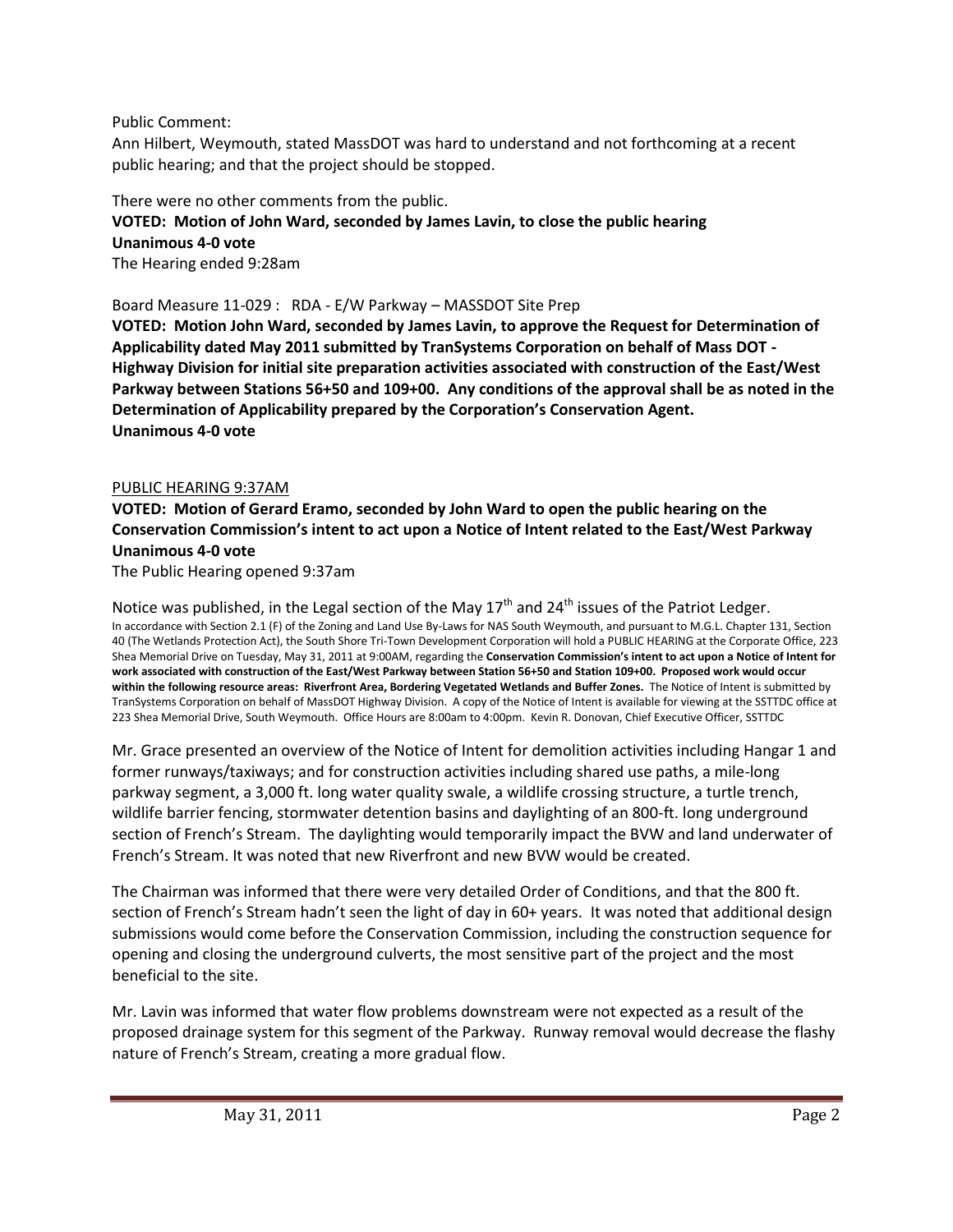Joanne Marques, Weymouth, was informed that the application to Navy for a license to demolish Hangar 1 would likely be submitted today, and that all regulated materials like asbestos would be abated prior to demolition. Total timeframe for abatement & demolition would be about three months.

Ann Hilbert, Weymouth, was informed that excavated materials would be crushed and most likely used as fill for roadways.

# There were no other public comments.

# **VOTED: Motion of Gerard Eramo, seconded by John Ward, to close the Public Hearing Unanimous 4-0 vote**

The Public Hearing closed 9:45am

# Board Measure 11-030 NOI – E/W Parkway MassDOT

**VOTED: Motion of John Ward, seconded by Gerard Eramo to approve the Notice of Intent dated May 2011 submitted by TranSystems Corporation on behalf of MassDOT Highway Division associated with construction of the East/West Parkway between Stations 56+50 and 109+00. All conditions of the approval shall be as noted in the Order of Conditions prepared by the Corporation's Conservation Agent**

# **Unanimous 4-0 vote**

The Directors signed the DEP forms for Determination of Applicability and Order of Conditions, which were hand delivered to the applicant.

# Financial Matters

Mr. Wilson reviewed the Annual Assessment Report and the Estimated Pledged Property Taxes for Residential and Commercial Property in FY12. The Board was informed that preliminary Tax Bills would go out in June, and that adoption of the report would permit these bills to be sent without a special assessment.

# Board Measure 11-033 FY12 Annual Report and Special Assessment

**VOTED: Motion of Gerard Eramo, seconded by John Ward, that the Board of Directors approve the FY12 Annual Assessment Report and Amendment of the Assessment Roll for the Collection of Assessments for FOST 1 and 2 as submitted to the Corporation by MUNICAP on May 5, 2011, and in accord with the approved bond authorization of April 27, 2010 (measure 10-014) Unanimous 4-0 vote**

Mr. Wilson noted the known end of year line item re-appropriation totaled \$150,000. The Board reviewed a spreadsheet noting the amount and source of funds from the FY11 Budget and the line items to be brought into balance.

# Board Measure 11-034 FY11 Budget Revisions

**VOTED: Motion of Gerard Eramo, seconded by John Ward, that the Board of Directors re-appropriates the sum of \$150,000 from the following accounts into the designated accounts for purposes of funding line item deficits in the FY11 approved budget:**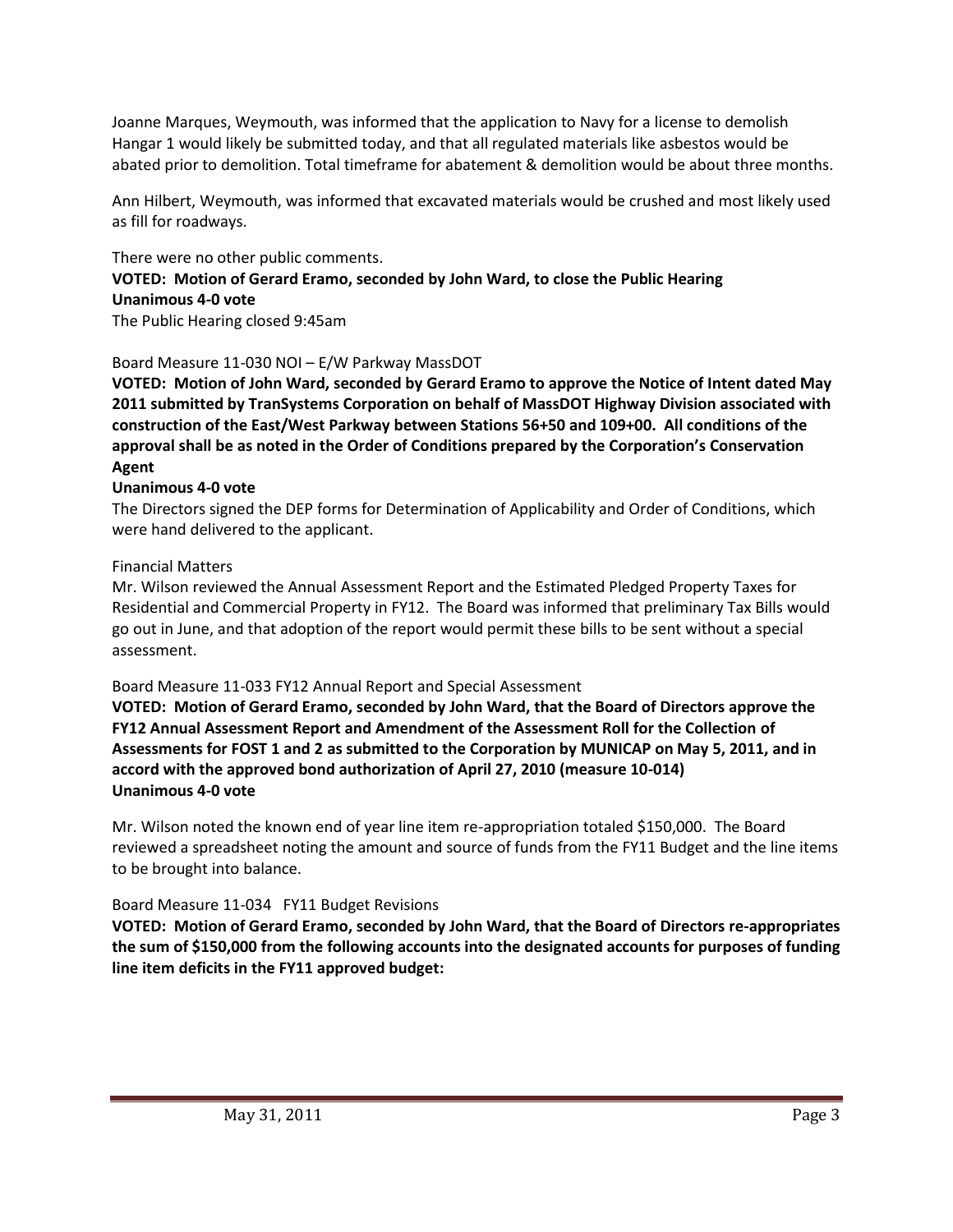|          | <b>FROM</b> | <b>AMOUNT</b> |         | <u>TO</u> |        |  | <b>AMOUNT</b> |                                       |  |  |
|----------|-------------|---------------|---------|-----------|--------|--|---------------|---------------------------------------|--|--|
| 11214715 | 574101      | \$            | 10,000  | 11997480  | 523102 |  | \$<br>10,000  | sewer charges                         |  |  |
| 11325201 | 573100      | \$            | 3,000   | 11554511  | 585001 |  | \$<br>2,000   | IT equipment                          |  |  |
|          |             |               |         | 15104405  | 531106 |  | \$<br>1,000   | <b>Health Inspectional Services</b>   |  |  |
| 11114411 | 530217      | \$            | 5,000   | 11554495  | 531106 |  | \$<br>5,000   | IT other professional services        |  |  |
| 11334165 | 510001      | \$            | 20,000  | 11997480  | 527100 |  | \$<br>20,000  | CAM utilities                         |  |  |
| 11754460 | 530211      | \$            | 50,000  | 11214415  | 531106 |  | \$<br>50,000  | othe professional services            |  |  |
| 14104420 | 529102      | \$            | 10,000  | 13204405  | 531106 |  | \$<br>3,000   | Fire Inspectional Services            |  |  |
|          |             |               |         | 13604485  | 531106 |  | \$<br>7,000   | <b>Building Inspectional Services</b> |  |  |
| 14104105 | 510001      | \$            | 25,000  | 11514405  | 530107 |  | \$<br>15,000  | Legal                                 |  |  |
|          |             |               |         | 11514415  | 530107 |  | \$<br>10,000  | Legal                                 |  |  |
| 14104490 | 546203      | \$            | 20,000  | 11514415  | 530107 |  | \$<br>20,000  | Legal                                 |  |  |
| 14104460 | 531106      | \$            | 7,000   | 11514415  | 530107 |  | \$<br>7,000   | Legal                                 |  |  |
|          |             |               |         |           |        |  |               |                                       |  |  |
|          |             | \$            | 150,000 |           |        |  | \$<br>150,000 |                                       |  |  |

#### **Unanimous 4-0 vote**

#### Outstanding Budget Measures

Mr. Wilson noted the following three Measures were part of the Financial Update and Budget Presentation at the March 28<sup>th</sup> meeting.

#### Board Measure 11-021 2007 Van

**VOTED: Motion of John Ward, seconded by Gerard Eramo, that the Board of Directors raise and appropriate the sum of \$20,799 from Free Cash for the purpose of purchasing a used 2007 Van top fund 0002**

#### **Unanimous 4-0 vote**

Mr. Wilson stated the next two measures no longer required action and requested a negative vote for the record.

#### Board Measure 11-022 CAM charges

**VOTED: Motion of Gerard Eramo, seconded by John Ward, that the Board of Directors raise and appropriate the sum of \$20,000 from Free Cash for the purpose of funding the CAM charges which were projected to be covered by rental income 0-4 vote Lavin, Ward, Eramo & Wall opposed**

#### Board Measure 11-023 Power Outage

**VOTED: Motion of Gerard Eramo, seconded by John Ward, that the Board of Directors raise and appropriate the sum of \$20,000 from Free Cash for the purpose of paying the costs associated with the power outage**

**0-4 vote Lavin, Ward, Eramo & Wall opposed**

#### License Agreement for SouthField Sign

The Board was informed that LNR requested the installation of a "SouthField" sign on the median of Shea Drive. It was noted that an annual rental fee of \$1,200 would take effect upon execution of the License Agreement between SSTTDC and LNR. There was currently no proposed lighting for the sign.